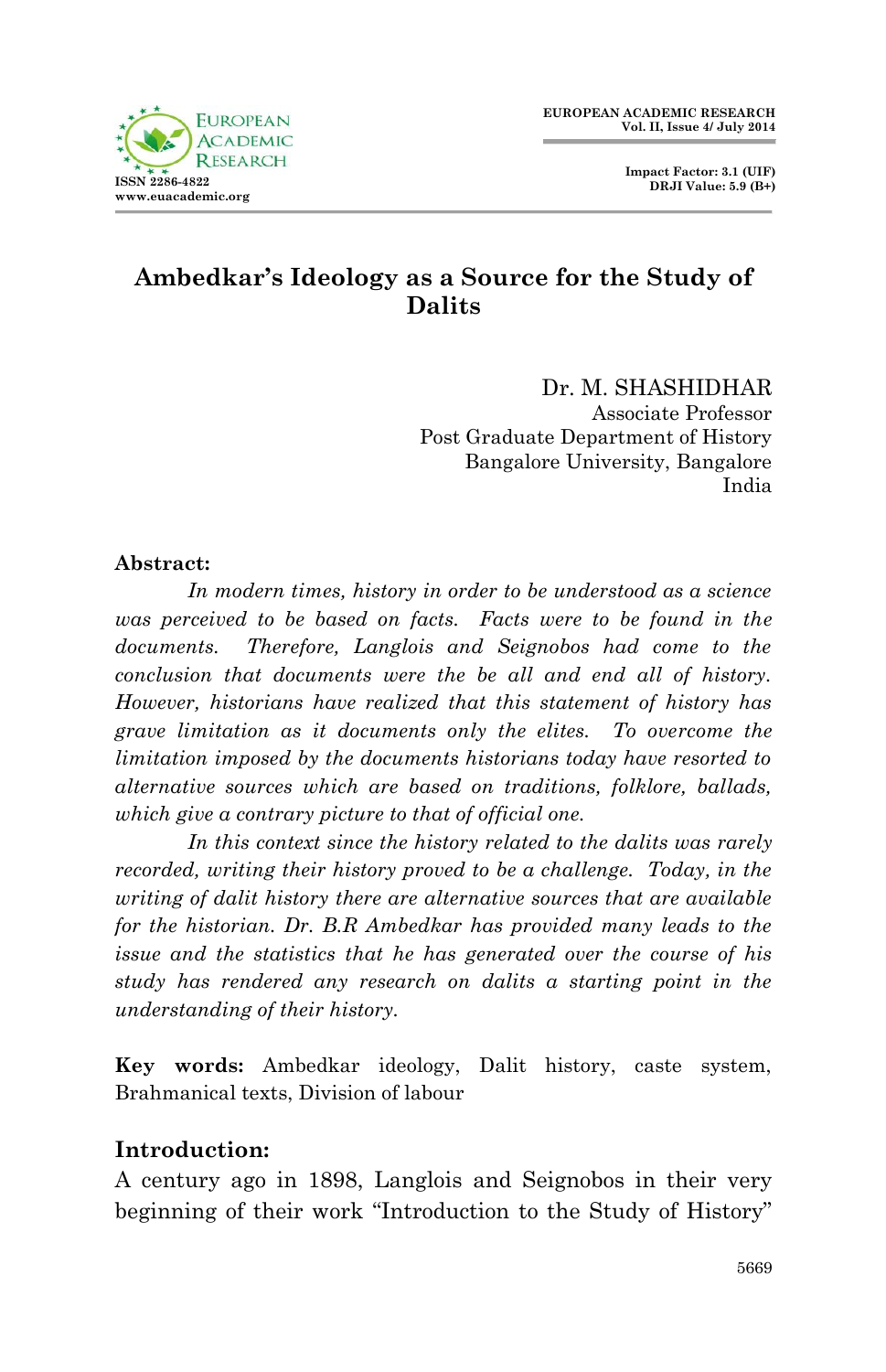refer to "No Document No History"<sup>1</sup> . The meaning of this statement was that documents were the be all and end all of history. However today history as a discipline has made great strides from what it was in the 19th Century when Langlois and Seignobos wrote. Still more when we are in an era of subaltern studies. It is more so relevant when it comes to the study of Dalit history, as documents record only aspects of elite history. History related to the subaltern is rarely recorded.

When we start to write the history of the Dalits the immediate thing is that, there is a big void as the recorded history has very little to offer. Why is it so difficult to find sources related to dalits? Do the dalits have no history? These are the questions one encounters upon while searching for evidence related to dalit history.

Why do the dalits have no history? The answer to these questions is obvious. It is not that the dalits have no history. It is more so that being subalterns of the worst order there cannot be much written sources available or recorded. Histories hitherto have recorded the history of the elite. Secondly there has always been an alternative source for history which has continued to be ignored on methodological grounds. These are the oral traditions. Convenient oral traditions have been made use of to construct history while inconvenient truths have been hushed or ignored. The construction of early phase of India was based on the Vedas which are oral traditions. These were put to written form subsequently. This indicates that, the oral traditions were taken cognisance, in the writing of history. However, not all oral traditions have been given the same importance. Thirdly the dalits have not also tried to record their own history. The reason being that their recorded history was not something that they could happily recollect, for, it would have been a collection of ignominious events, of discrimination, of humiliation and abuse of the highest order. Hence a dalits past to him/her was a burden which they carried and languished all through their life. It is here that we find Ambedkar attempting to transform their history from one that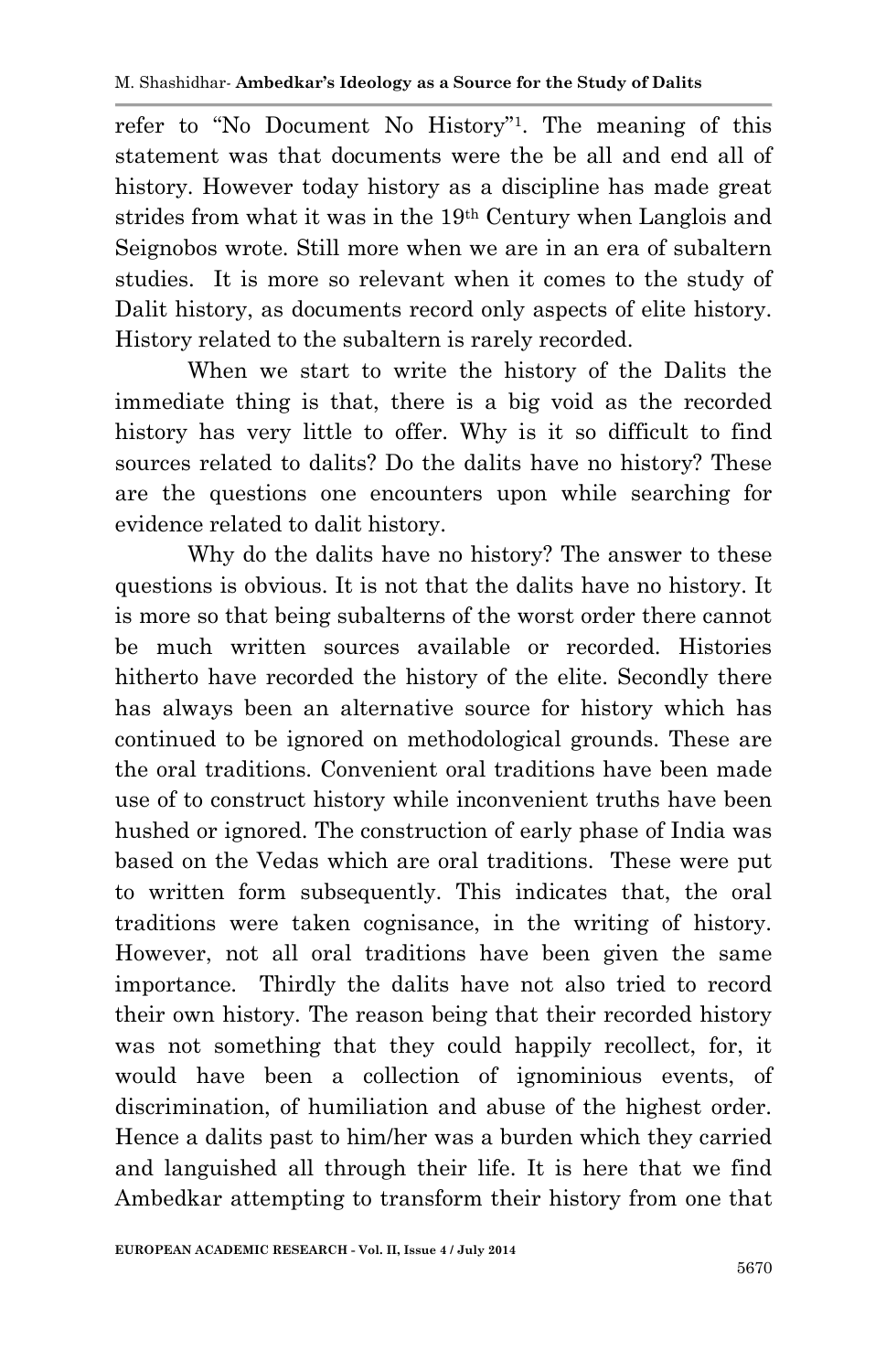was obnoxiously insane, to that which would affirm in them a sense of pride.

Now coming to the theme of the paper, there should always be a starting point for any research activity. The starting point for the study of Dalits could definitely be looked in Ambedkar's ideology.

Even before the emergence of Ambedkar we have had leaders who in a very subtle way were responsible in organizing a number of agitations across the country. Although there were leaders and movements almost in all parts of the country their contribution remains inconspicuous before the giant attempt made by Ambedkar. What Ambedkar did to the dalits was a life-time achievement. There cannot be such a huge gamut of literature constructed around a single person from among the dalit community as has been construed around Ambedkar.

Ambedkar was also responsible in creating a huge compendium of statistics of communities and of their socioeconomic status. No other individual of contemporary times has ever created a document of this magnitude except Ambedkar. Even to this very day with the many research centers across India and with the existence of a number of NGO's we still stand in the same very place that Ambedkar had left us behind. Strangely enough, in one of the programmes aired by NDTV on 25-03-2010, at 10 pm, debating over an issue where in students in one of the school in Bihar were asked to write their name and caste on their answer scripts, also mentioned the population of dalits in India to be 65 million and even specified that half of them lived in Uttar Pradesh.<sup>2</sup>

However, it is to be noted that the 1921 Census Report mentions the strength of Scheduled Castes to be 31 million; the 1931 Census mentions it to be 44.5 million. While the 1951 Census mentions it to be 51.3 million.<sup>3</sup> The question here is that in three decades the Scheduled Caste population had swelled by 20 million in comparison to the total population of British India which was at that time 357 million. While the population of India today is over a billion, how is that dalit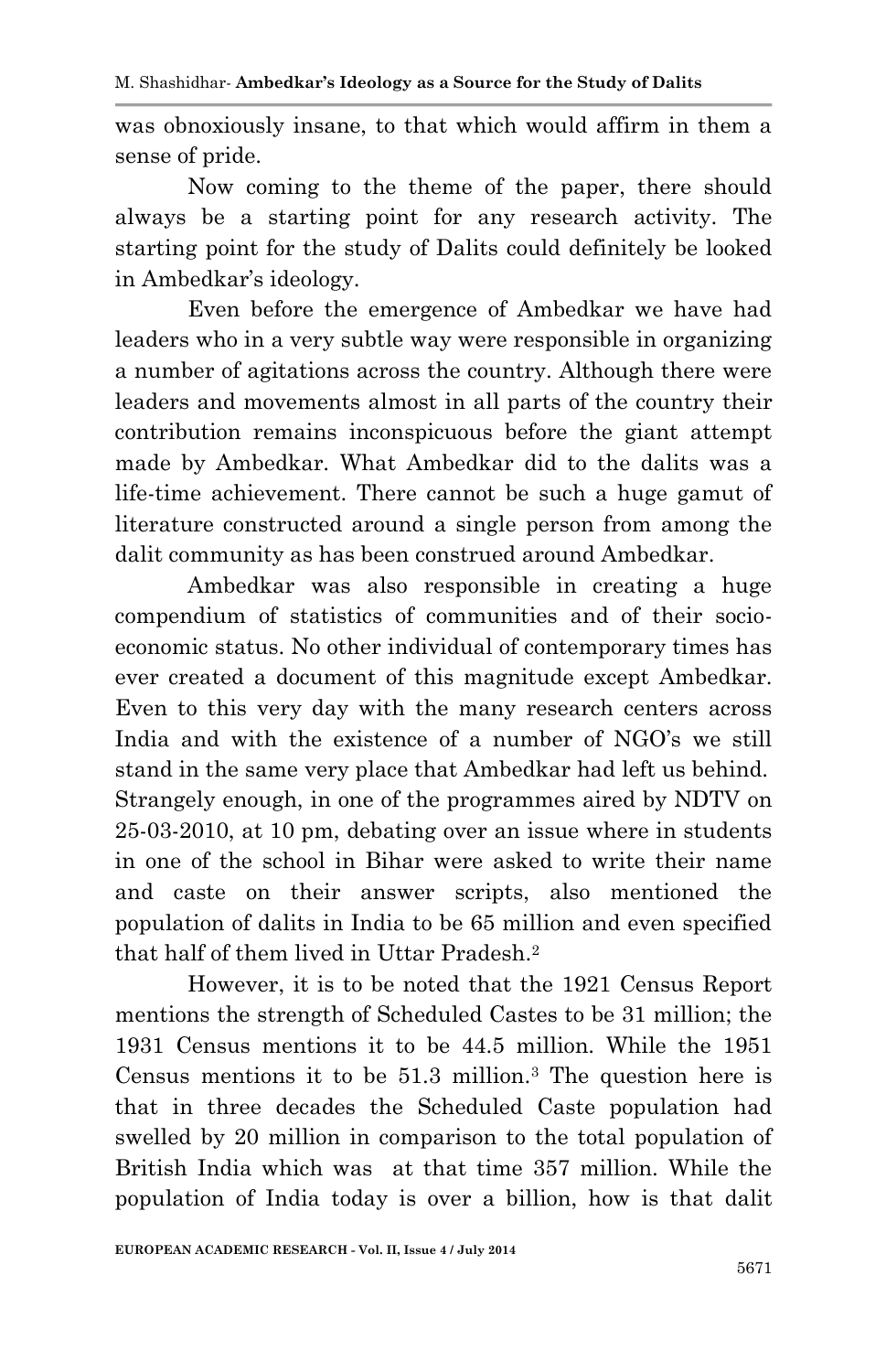population is languishing at 65 million i.e., six decades after the said 1951 Census.

This only speaks of the kind of polemic involved in so far as disclosing the strength of dalit population is concerned. India even to this day shudders to reveal the exact proportion of each community living in India. A huge population of a community could mean many things, apart from the right of financial allocation, proportional share in education, employment, administration, governance and control of resources.

Now coming to the understanding of dalits, the most significant thing for the dalits and in the understanding of the dalits is the question of identity. Dalit identity emerged as a result of an organized effort made significantly by Ambedkar. The foremost thing that Ambedkar did to create a sense of identity was firstly to unite the numerous scattered communities – thanks to the British, who brought them under a schedule – who thereafter came to be called as the 'Scheduled Castes'.

Secondly, after having consolidated his hold over the dalits, Ambedkar then happened to resurrect their past glory which provided them a sense of temporary comfort, a sigh of relief from an agonizing past of contempt.

The polemic of 20th Century politics involved the garnering of strength based on the number game. The Congress and the Muslim League formed two distinct streams in India's struggle for freedom, based shearly on the magnitude of their supporting numbers. It was at this juncture that Ambedkar argument of a sizeable number of dalits forming a separate entity emerged as a demand worth not to be ignored.

In establishing the strength of the dalit communities Ambedkar made use of numerous Reports, in particular he exhaustively made use of the Census Reports. In the subsequent events the Census Report of 1931 formed the basis of caste categorization and Reservation Policy<sup>4</sup> . It is the 1931 Census Report which even to this day forms the base line for all political gambles. Ever since 1931 the numerical strength of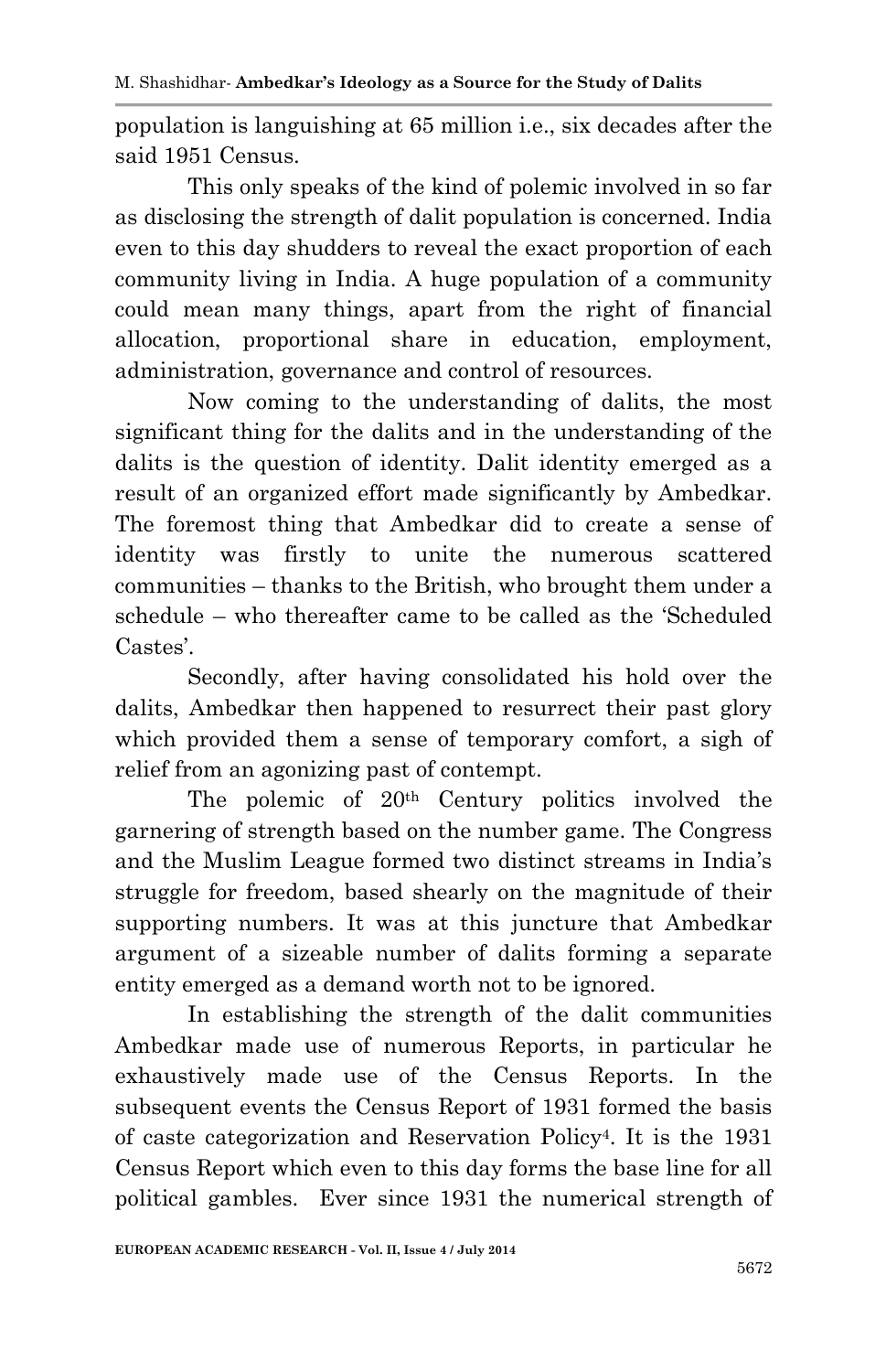the dalits has become a contentious issue and due to its politicoeconomic issues the population of the dalits obviously would not grow.

Ambedkar ideology used as a source also helps in the understanding of their past and the present. Ambedkar perhaps was the first to understand by scientific explanations as to the cause behind their socio-economic disabilities. In this venture he tried to dissect their past and argued that it was Caste System that compelled them to their Prescribed Calling (Vasant Moon, Vol.1, P.57)<sup>5</sup>. While traditionally it was believed that the cause behind their disabilities was due to their Karma in their previous birth and due to their impure practices. However, Ambedkar squarely blames it on the caste system.

While explaining caste system, Ambedkar gives its various characteristic features as well, which are as follows: 1. Of a hierarchy which was "an ascending scale of reverence and a descending scale of contempt." 2. Of the problem of surplus men and women. 3. Caste as a superimposition of exogamy on endogamy. 4. On how caste was perpetuated by the denial of livelihood (property), the denial of education and the right to bear arms. These form the quintessential in the understanding of the caste, of the past which also form the basis of the present. The understanding of these characters also help us in making an assessment of the present situation of the dalits and the various ways in which caste as a pervasive structure gets translated into modern times.

Ambedkar in order to understand the caste system and the Indian society begins with understanding of the Brahmanical Texts<sup>6</sup>. Understanding caste, the problem of Untouchability and that of the dalits cannot be done in isolation. Hence, rather than the study of the dalits alone, a comparative understanding of the various castes becomes inevitable, for caste do not exist in isolation. Starting from Brahmanical texts, he then moves on to contemporary dalit problems.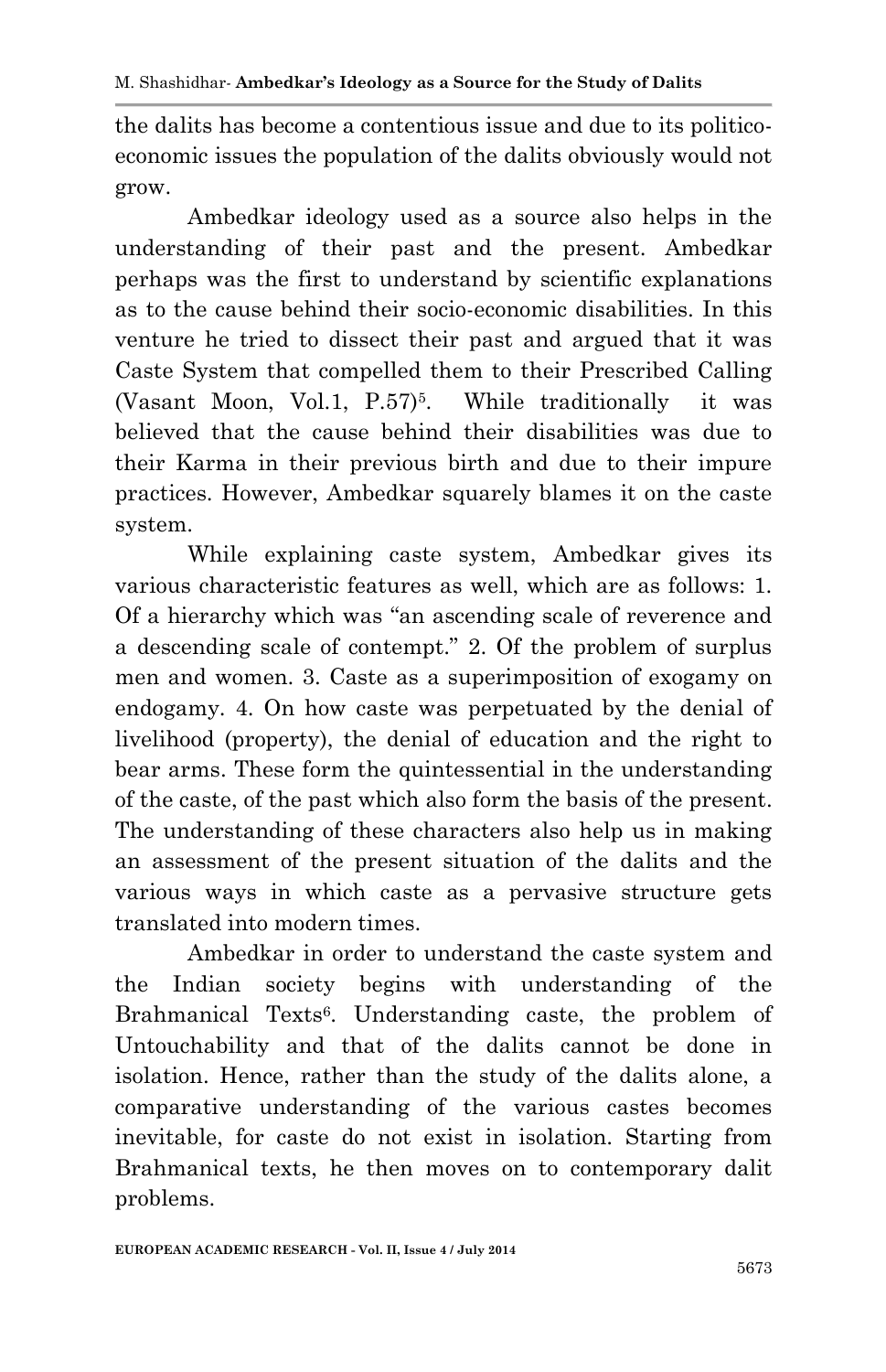In the understanding of the contemporary problems, the Census Report of 1931 forms a benchmark which reflects the social plight of the dalits<sup>7</sup>.

With regard to economy of the dalits, Ambedkar's economic theories revolved round the connection between social status and economic position of an individual<sup>8</sup>. It is here that for the first time he gives a unique dimension to the problem of labour. He says that 'Caste Advocates' shelter in the name of division of labour as an essential prerequisite for the smooth functioning of society<sup>9</sup>. Ambedkar found caste not to be just a mechanism associated with division of labour, but rather, as a mechanism of exploitation as it is a "Division of Labourers" as well<sup>10</sup>. Ambedkar's economic contribution begins from his understanding of caste in terms of Division of Labourers.

Ambedkar then moves on to understand the kind of land relationship that dalits had with the rest of the community. He confronts the idea of 'Bonded Labour' being a deprived dalit at the mercy of other village communities, serving them perpetually. This is well explained in his agitation against the 'Mahar Watan' system<sup>11</sup>.

Further, having understood that a majority of dalits are associated with agriculture, holding just a small strip of land, he proceeds to make a viable proposition to fragmented holdings and says that the remedy lies not only in restricting the fragmentation of holding but also in making the fragmented piece of land holding viable by increasing the control over the factors of production.

## **Conclusion:**

Ambedkar's thoughts largely revolved round the institution of caste and of ameliorating the conditions of the dalits in particular. Thus, making Ambedkar's ideology today a starting point for any kind of research associated with the dalits, although not an end in itself.